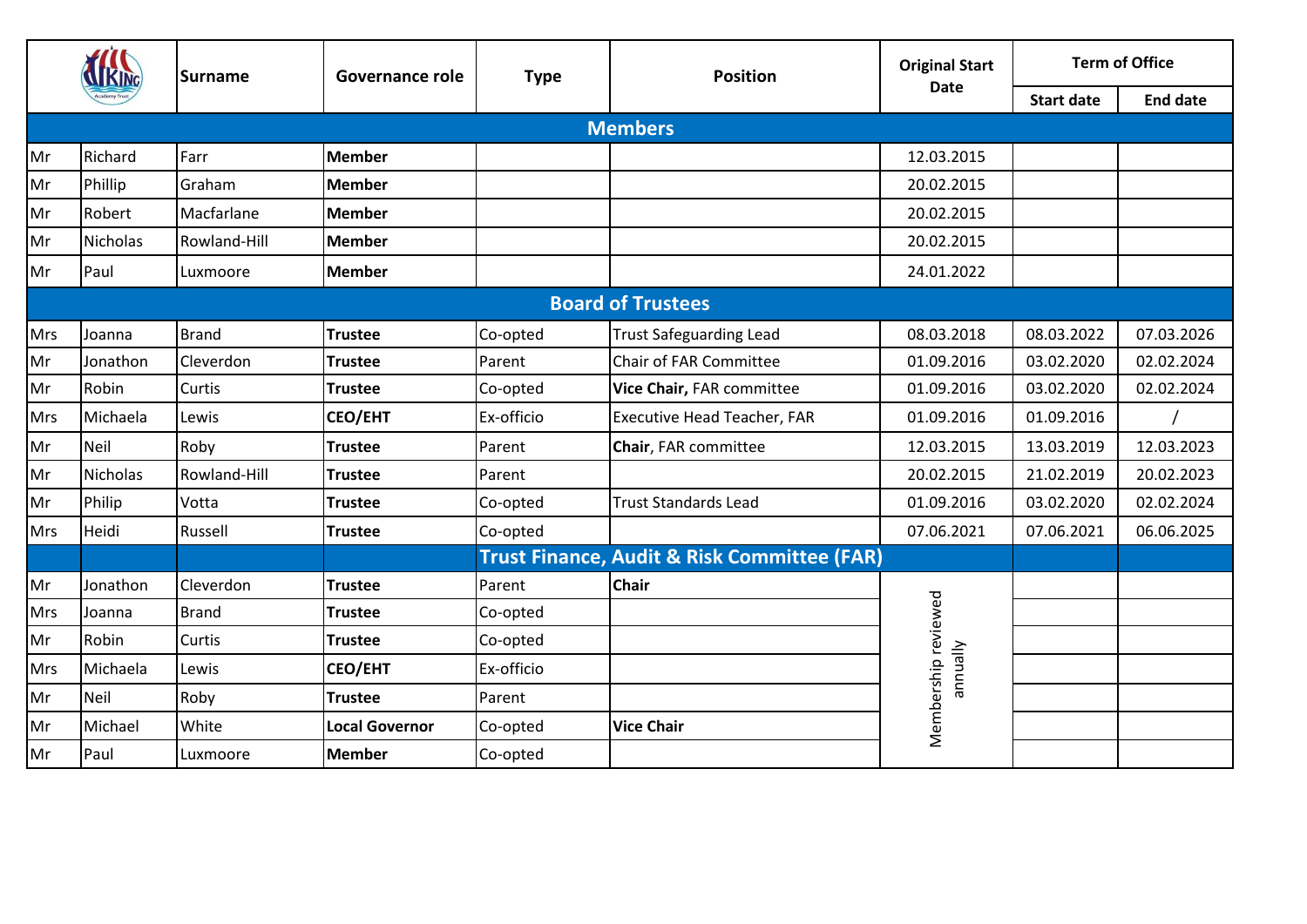|             |                 |              |                       |                  | <b>Trust Personnel &amp; Appraisal Committee (PA)</b>                |                                |            |            |
|-------------|-----------------|--------------|-----------------------|------------------|----------------------------------------------------------------------|--------------------------------|------------|------------|
| Mrs         | Joanna          | <b>Brand</b> | <b>Trustee</b>        | Co-opted         |                                                                      |                                |            |            |
| Mr          | Robin           | Curtis       | <b>Trustee</b>        | Co-opted         |                                                                      |                                |            |            |
| Mrs         | Michaela        | Lewis        | <b>CEO/EHT</b>        | Ex-officio       |                                                                      | reviewed anually<br>Membership |            |            |
| Mr          | Neil            | Roby         | <b>Trustee</b>        | Parent           |                                                                      |                                |            |            |
| Mrs         | Heidi           | Russell      | <b>Trustee</b>        | Co-opted         |                                                                      |                                |            |            |
|             |                 |              |                       |                  | <b>Chilton Local Advisory Body (LAB)</b>                             |                                |            |            |
| Mr          | Neil            | Roby         | <b>Local Governor</b> | Trustee (parent) | <b>Chair</b>                                                         | 13.03.2019                     | 13.03.2019 | 12.03.2023 |
| <b>Miss</b> | Hannah          | Cheshire     | <b>Local Governor</b> | Staff (Teaching) | Safeguarding Lead                                                    | 15.11.2016                     | 01.09.2020 | 30.08.2024 |
| Mr          | Duncan          | Comber       | <b>Local Governor</b> | Co-opted         | <b>Vice Chair</b>                                                    | 10.09.2018                     | 10.09.2018 | 09.09.2022 |
| <b>Mrs</b>  | Sarah-Jane      | Gallagher    | <b>Local Governor</b> | Staff (Support)  |                                                                      | 26.02.2018                     | 26.02.2022 | 25.02.2026 |
| Mr          | Paul            | Higgin       | <b>Local Governor</b> | Co-opted         | Health & Safety Link                                                 | 21.05.2019                     | 21.05.2019 | 20.05.2023 |
| <b>Mrs</b>  | Katherine       | Law          | <b>Head of School</b> | Ex-officio       |                                                                      | 25.04.2016                     |            |            |
| Mrs         | Helen           | Rowland-Hill | <b>Local Governor</b> | Staff (Teaching) |                                                                      | 01.09.2016                     | 01.06.2019 | 31.05.2023 |
| Mr          | Phil            | Votta        | <b>Local Governor</b> | Co-opted         | Trustee, Trust Standards Lead                                        | 01.09.2016                     | 15.11.2020 | 14.11.2024 |
| <b>Mrs</b>  | Jodie           | Tomlinson    | <b>Local Governor</b> | Co-opted         |                                                                      | 01.01.2021                     | 04.01.2021 | 03.01.2025 |
|             |                 |              |                       |                  | <b>Ramsgate Arts Primary School (RAPS) Local Advisory Body (LAB)</b> |                                |            |            |
| Mrs         | Joanna          | <b>Brand</b> | <b>Local Governor</b> | Co-opted         | Chair, Safeguarding Lead                                             | 19.09.2017                     | 19.09.2021 | 18.09.2025 |
| <b>Miss</b> | Aanvika         | Amin         | <b>Local Governor</b> | <b>Staff</b>     |                                                                      | 03.07.2019                     | 03.07.2019 | 02.07.2023 |
| Ms          | Portia          | Aveling      | <b>Local Governor</b> | Parent           | Well-being Lead                                                      | 20.11.2015                     | 06.01.2020 | 05.01.2024 |
| Mr          | <b>Nicholas</b> | <b>Budge</b> | <b>Head of School</b> | Ex-officio       |                                                                      | 01.01.2015                     |            |            |
| Mr          | Harvie          | Palmer       | <b>Local Governor</b> | Co-Opted         |                                                                      | 13.03.2020                     | 13.03.2020 | 12.03.2024 |
| Mr          | Toby            | Parkin       | <b>Local Governor</b> | Co-opted         | <b>Vice Chair</b>                                                    | 02.11.2020                     | 02.11.2020 | 01.11.2024 |
| Mr          | Phil            | Votta        | <b>Local Governor</b> | Co-opted         | Trustee, Trust Standards Lead                                        | 15.11.2020                     | 15.11.2020 | 14.11.2024 |
| Mrs         | Trish           | Amos         | <b>Local Governor</b> | Co-opted         | Health & Safety Link                                                 | 21.11.2021                     | 21.11.2021 | 21.11.2025 |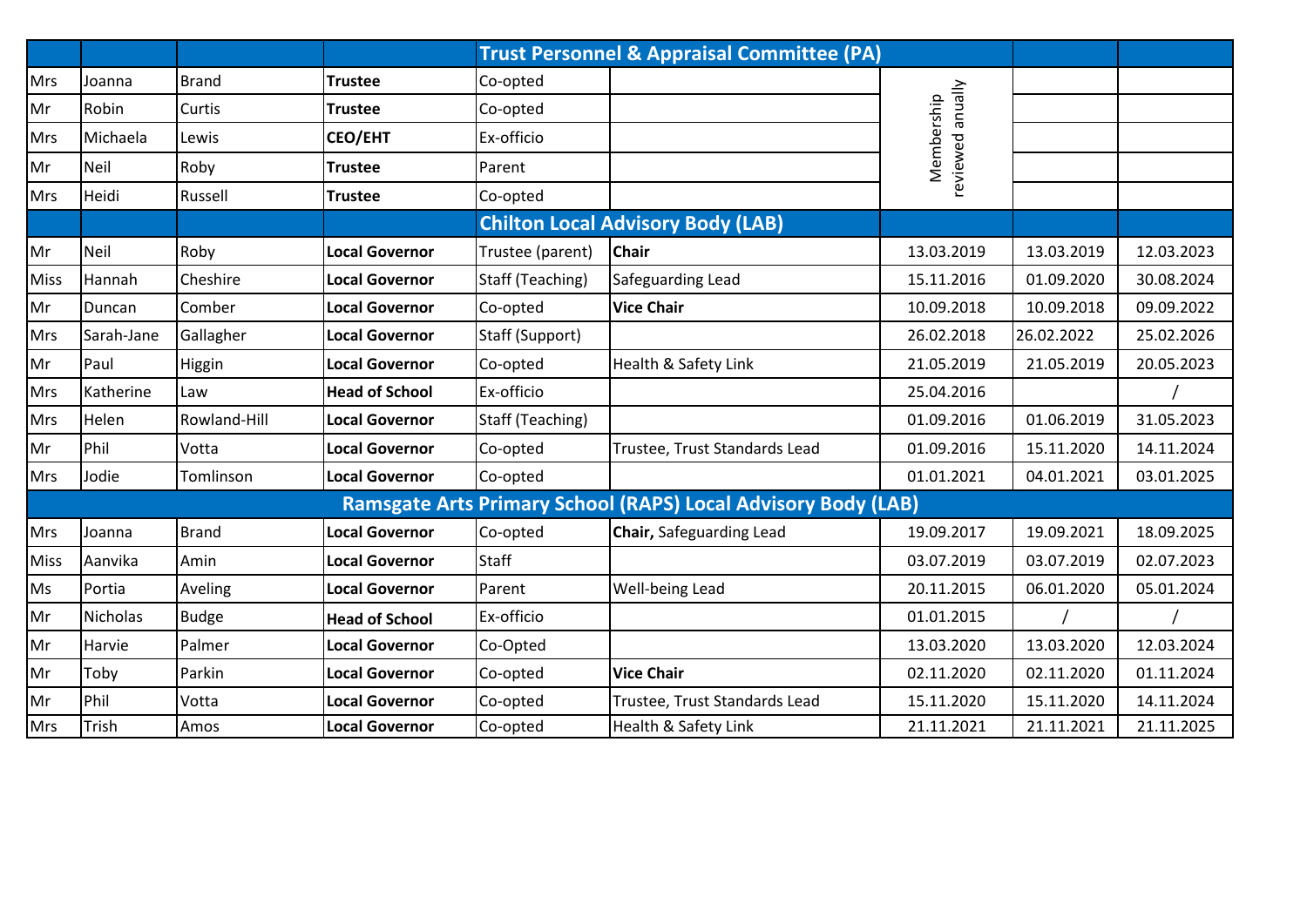|             |           |              |                                     |                  | <b>Upton Juniors Local Advisory Body (LAB)</b>                      |            |            |            |
|-------------|-----------|--------------|-------------------------------------|------------------|---------------------------------------------------------------------|------------|------------|------------|
| Mr          | Robin     | Curtis       | <b>Local Governor</b>               | Co-opted         | Chair, Safeguarding Lead, Trustee                                   | 01.09.2016 | 01.06.2019 | 31.05.2023 |
| <b>Miss</b> | Darci     | Arthur       | <b>Head of School</b>               | Ex-officio       |                                                                     | 01.09.2016 | 01.09.2016 |            |
| Mr          | Jonathon  | Cleverdon    | <b>Local Governor</b>               | Co-opted         | Trustee, FAR Committee                                              | 01.09.2016 | 23.11.2020 | 22.11.2024 |
| <b>Mrs</b>  | Christine | Turner       | <b>Local Governor</b>               | Co-opted         |                                                                     | 01.09.2016 | 01.06.2019 | 31.05.2023 |
| Mr          | Philip    | Votta        | <b>Local Governor</b>               | Co-opted         | Trustee, Trust Standards Lead                                       | 01.09.2016 | 01.06.2019 | 31.05.2023 |
| Mr          | Mark      | Webb         | <b>Local Governor</b>               | Co-opted         |                                                                     | 01.09.2016 | 01.06.2019 | 31.05.2023 |
| Mr          | Michael   | White        | <b>Local Governor</b>               | Co-opted         | Vice Chair, Co-Opted FAR                                            | 01.09.2016 | 01.06.2019 | 31.05.2023 |
| Mr          | Matthew   | Trusty       | <b>Local Governor</b>               | Co-opted         |                                                                     | 01.12.2020 | 01.12.2020 | 30.11.2024 |
| Mrs         | Lara      | Maiklem      | <b>Local Governor</b>               | Parent           |                                                                     | 01.12.2020 | 01.12.2020 | 30.11.2024 |
| <b>Mrs</b>  | Nicolette | Costin       | <b>Local Governor</b>               | Staff (Support)  |                                                                     | 19.04.2021 | 19.04.2021 | 18.04.2025 |
| Mr          | Ross      | Kettle       | <b>Local Governor</b>               | Staff (Teaching) |                                                                     | 01.10.2021 | 01.10.2021 | 30.09.2025 |
| Mr          | Daniel    | Clarke       | <b>Local Governor</b>               | Parent           |                                                                     | 24.01.2022 | 24.01.2022 | 23.01.2026 |
| Mr          | Andy      | Somers       | <b>Local Governor</b>               | Co-opted         |                                                                     | 24.01.2022 | 24.01.2022 | 23.01.2026 |
|             |           |              |                                     |                  | <b>Resignations/End of Term of Office</b>                           |            |            |            |
| <b>Mrs</b>  | Lucinda   | Shoring      | Trustee                             | Co-opted         | <b>Resigned 28.02.2022</b>                                          | 08.07.2019 | 08.07.2019 | 07.07.2023 |
| Mr          | Art       | Jackson      | Local Governor                      | Parent           | Resigned 15.11.2021                                                 | 26.02.2020 | 26.02.2020 | 25.02.2024 |
| Mr          | Alan      | Emby         | <b>Member and Local</b><br>Governor | Co-opted         | Member<br>Upton LAB (Vice Chair/ H&S Governor)<br>Deceased 31.07.21 | 01.09.2016 | 01.06.2019 | 31.05.2023 |
| Mr          | Jonathon  | May          | <b>Local Governor</b>               | Parent           | Resigned 01/02/2021 Upton LAB                                       | 04.09.2019 | 04.09.2019 | 03.09.2023 |
| Mr          | Shane     | Godwin       | <b>Local Governor</b>               | Co-opted         | Resigned 08/12/2020 FAR & RAPS LAB                                  | 24.10.2017 | 24.10.2017 | 23.10.2021 |
| Mr          | Robert    | Kenyon       | <b>Trustee</b>                      | Co-opted         | <b>Resigned 18/11/2020</b>                                          | 06.06.2019 | 06.06.2019 | 05.06.2023 |
| <b>Mrs</b>  | Ayesha    | Watling      | <b>Local Governor</b>               | Staff (Teaching) | Resigned 31/08/2020 Upton LAB                                       | 11.10.2019 | 11.10.2019 | 10.10.2023 |
| <b>Miss</b> | Elizabeth | Somers-James | <b>Trustee</b>                      | Co-opted         | Deceased                                                            | 12.03.2015 | 13.03.2019 | 12.03.2023 |
| Mr          | Paul      | Downs        | <b>Local Governor</b>               | Parent           | Resigned 31/08/2020 Upton LAB                                       | 10.09.2018 | 10.09.2018 | 09.09.2022 |
| Mr          | Nathan    | Weavill      | <b>Local Governor</b>               | Parent           |                                                                     | 20.11.2015 | 20.11.2015 | 19.11.2019 |
| <b>Miss</b> | Michelle  | Richards     | <b>Local Governor</b>               | <b>Staff</b>     |                                                                     | 20.11.2015 | 20.11.2015 | 19.11.2019 |
| <b>Mrs</b>  | Angela    | Mullin       | <b>Local Governor</b>               | <b>Staff</b>     |                                                                     | 04.01.2016 | 04.01.2016 | 10.05.2019 |
| Mr          | Simon     | Charles      | <b>Local Governor</b>               | Co-opted         |                                                                     | 09.01.2017 | 09.01.2017 | 13.03.2019 |